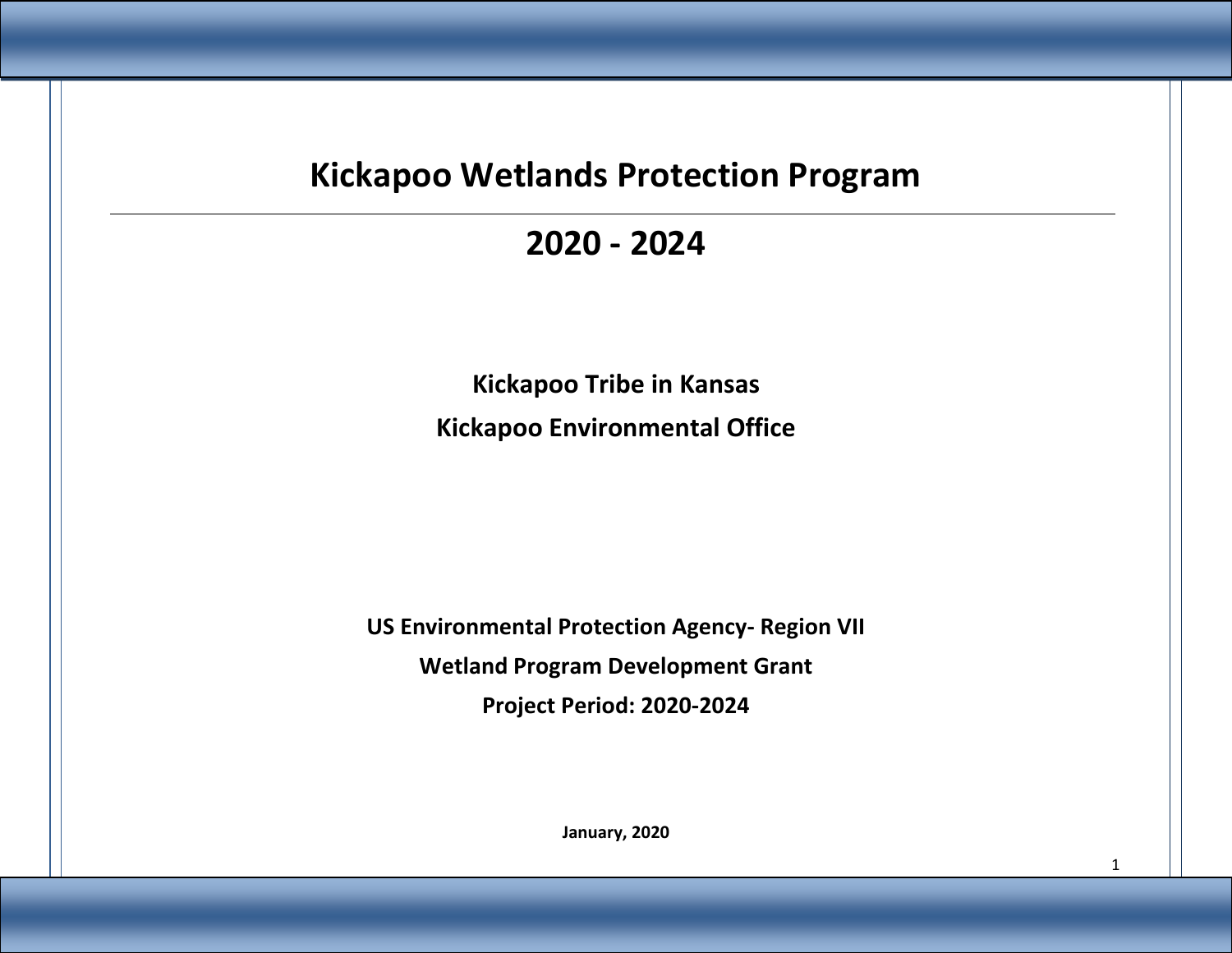#### **Introduction**

This report details a conservation plan for the wetlands within the boundaries of the Kickapoo Tribe in Kansas Reservation. Historically the Kickapoo have been deeply connected with the Tribe's land and water resources. Wetlands fill a unique niche in Tribal lore because of the plant and animal diversity that can be used for medicinal and ceremonial purposes.

Outside of being culturally significant wetlands also have major benefits affecting water quality and wildlife habitat that are also valuable to the Tribe. Most important of these are the water quality benefits, because the Tribe gathers its drinking water directly from the water flowing in the Delaware River.

Because of wetlands cultural, water quality, and habitat benefits, it is necessary to protect the remaining wetlands and to restore lost or damaged wetlands where possible. To meet this need the Tribe's wetland conservation goal is to achieve *a no net loss of remaining wetlands and, to the extent possible, increase the quantity and quality of the Tribe's wetland resource.*

The core elements that the Kickapoo Environmental Office (KEO) will address with the implementation of this Wetland Program Plan are:

- 1. Monitoring and Assessment
- 2. Wetland Restoration and Protection
- 3. Wetland Water Quality Standards
- 4. Wetland Regulatory

### **Past activities**

In 1994 the Kickapoo Tribe engaged in wetland program plan development; an outside contractor was hired to create a Phase I plan for the Tribe. In 1996 another contractor White, Martin & Associates, Inc. then prepared the Phase II Wetland Conservation Plan and also completed an inventory of wetlands on tribal owned land at that time. Approximately 123 wetlands were found to fall within Tribally owned properties. Of the 123 probable wetlands, approximately 35 emergent wetlands found of which only 9 were considered to have minimal impacts from human development/use. In addition to the emergent wetlands there were also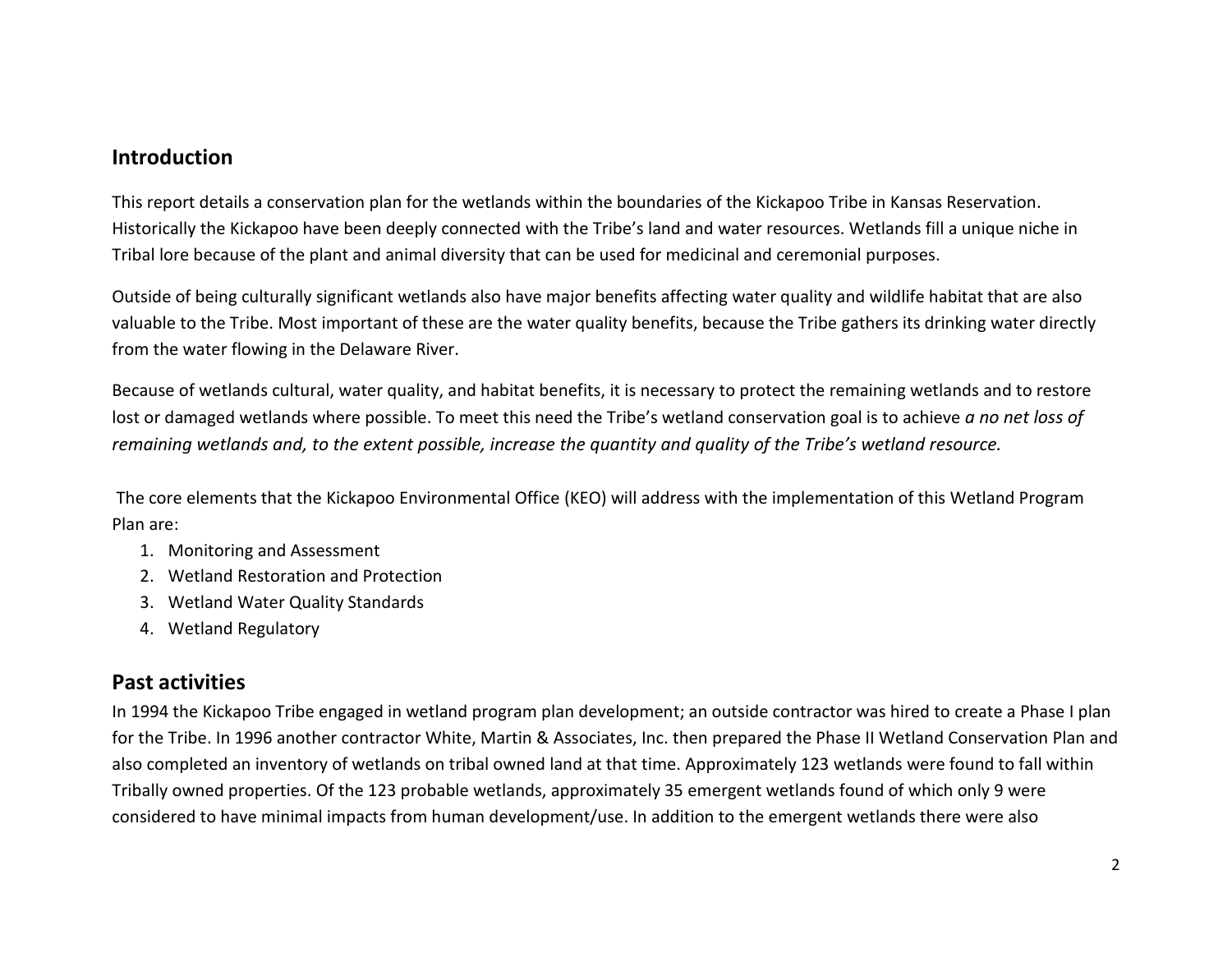approximately 24 forested wetland areas. These areas fared better as only half the wetlands were impacted by human development. Lastly there were 2 shrub scrub wetlands found on the Reservation's eastern edge.

The previous Wetland Coordinator for the tribe was in the process of carrying out the Wetland Conservation Plan and had several projects in the development stage. One of the planned projects called for a 196ft dike that would create a 12-acre wetland area. The area the dike would be built is currently listed as a 1.2-acre freshwater pond and .6-acre emergent vegetation wetland. The site though does show signs that on a significantly wetter year it could expand to the 12-acre size but doesn't because a large portion of it has been drained.

Much of the other past information that was found looks as if there were other small projects and assessments in progress. However, information is scattered and incomplete and it is unknown exactly what was done and what was only planned.

### **Goals**

- 1. Gain a greater understanding of the functionality and condition of wetland systems within the Reservation boundary by way of wetland monitoring and condition assessment. (**Monitoring and Assessment**)
- 2. Work to improve wetland condition and functionality through coordinating resources and collaborating with landowners and partners. (**Voluntary Restoration**)
- 3. Promote public interest and knowledge of wetlands through education and information distribution. (**Voluntary Restoration**)
- 4. Maintain a comprehensive inventory of wetlands. (**Monitoring and Assessment**, **Wetland Water Quality Standards**)
- 5. Develop and enforce wetland definitions and regulations to further protect the land and its' resources. (**Wetland Regulatory**)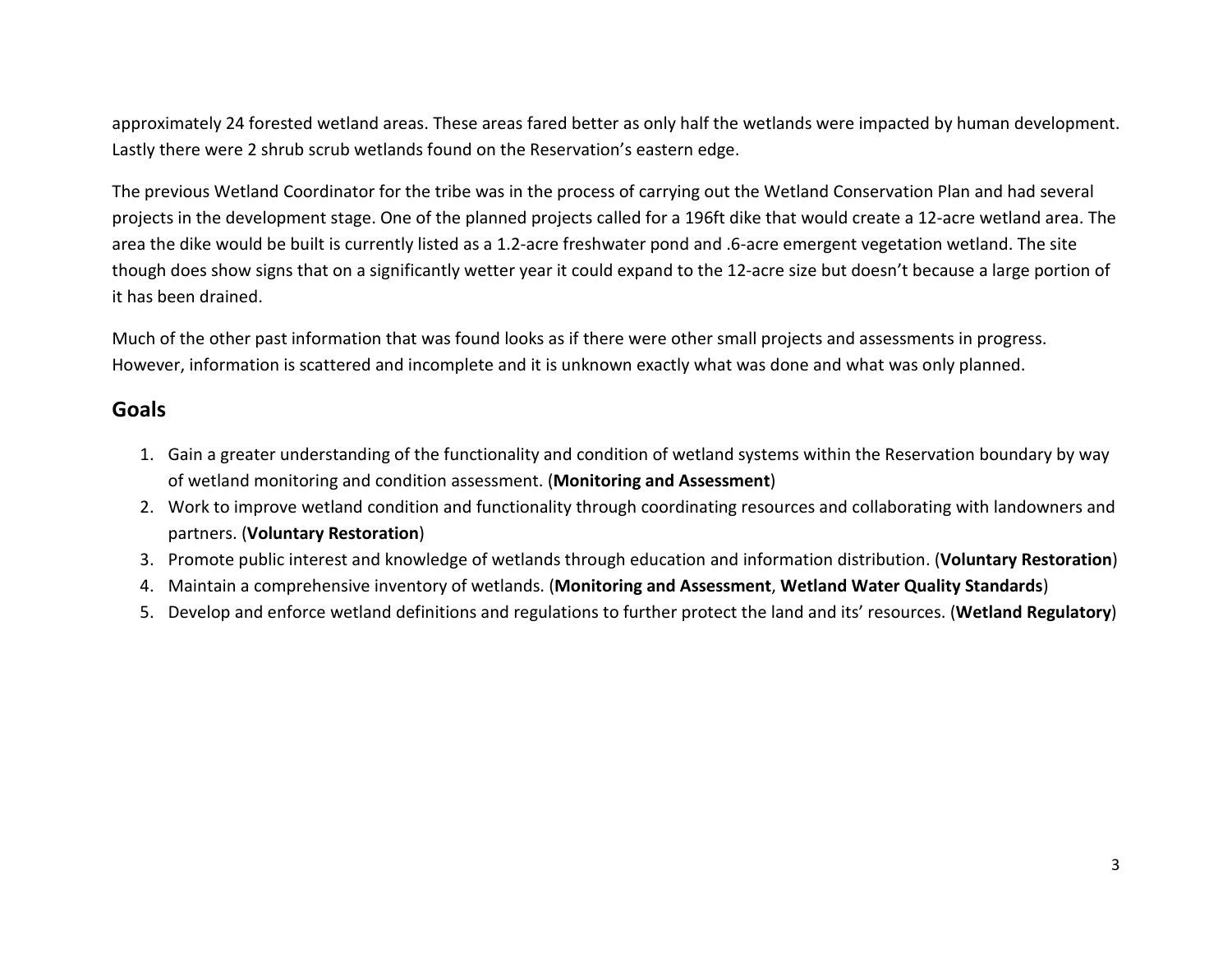### **Core Element: Monitoring and Assessment**

**Goal 1-** Gain a greater understanding of the functionality and condition of wetland systems within the Reservation boundary by way of monitoring and wetland condition assessment.

**Goal 4-** Maintain a comprehensive inventory of wetlands.

| <b>Action (ESTP CEF Objective/Action)</b> | <b>Activities</b>                        | 2020 | 2021             | 2022                      | 2023                      | 2024                      | <b>Possible</b> | <b>Potential</b> |
|-------------------------------------------|------------------------------------------|------|------------------|---------------------------|---------------------------|---------------------------|-----------------|------------------|
|                                           |                                          |      |                  |                           |                           |                           | <b>Partners</b> | <b>Funding</b>   |
| <b>Monitor Wetland resources as</b>       |                                          |      |                  |                           |                           |                           |                 |                  |
| specified in strategy (Obj 2, Action b)   |                                          |      |                  |                           |                           |                           |                 |                  |
|                                           | Track selected monitoring sites          | X    | $\boldsymbol{X}$ | X                         | $\boldsymbol{\mathsf{X}}$ | $\boldsymbol{\mathsf{X}}$ | <b>NEC</b>      | PPG, GAP,        |
|                                           |                                          |      |                  |                           |                           |                           |                 | 319, 5 star,     |
|                                           |                                          |      |                  |                           |                           |                           |                 | <b>NLC</b>       |
|                                           | Update wetland inventory to monitor      |      | X                |                           | $\boldsymbol{\mathsf{X}}$ |                           | COE, NRCS,      | PPG, GAP,        |
|                                           | acreage and condition                    |      |                  |                           |                           |                           | <b>HINU</b>     | 319, 5 star,     |
|                                           |                                          |      |                  |                           |                           |                           |                 | <b>NLC</b>       |
|                                           |                                          |      |                  |                           |                           |                           | NRCS,           | PPG, GAP,        |
|                                           |                                          |      |                  |                           |                           |                           | HINU,           | 319, 5 star,     |
|                                           | Evaluate wetland function for BMP        |      |                  |                           |                           |                           | KDWPT,          | <b>NLC</b>       |
|                                           | recommendations                          |      | X                | X                         | $\boldsymbol{\mathsf{X}}$ | $\boldsymbol{\mathsf{X}}$ | KFS, KWO        |                  |
|                                           |                                          |      |                  |                           |                           |                           | NRCS,           | PPG, GAP,        |
|                                           | Evaluate monitoring and assessment       |      |                  |                           |                           |                           | HINU,           | 319, 5 star,     |
|                                           | strategies to ensure they meet long term |      |                  |                           |                           |                           | KDWPT,          | <b>NLC</b>       |
|                                           | wetland resource goals                   | X    |                  | $\boldsymbol{\mathsf{X}}$ |                           | $\boldsymbol{\mathsf{X}}$ | KFS, KWO        |                  |
| Track monitoring data in a system that    |                                          |      |                  |                           |                           |                           |                 |                  |
| is accessible, updated on a timely        |                                          |      |                  |                           |                           |                           |                 |                  |
| basis, and integrated with other state    |                                          |      |                  |                           |                           |                           |                 |                  |
| or tribal water quality data (Obj 2,      |                                          |      |                  |                           |                           |                           |                 |                  |
| Action b)                                 |                                          |      |                  |                           |                           |                           |                 |                  |
|                                           |                                          |      |                  |                           |                           |                           |                 |                  |
|                                           | Integrate NWCA data with other water     |      |                  |                           |                           |                           |                 | PPG, GAP,        |
|                                           | quality data systems (e.g., state        |      |                  |                           |                           |                           | KEO,            | 319, 5 star,     |
|                                           | watershed planning databases)            | X    | X                | X                         | X                         | $\boldsymbol{\mathsf{X}}$ | AWQMS           | <b>NLC</b>       |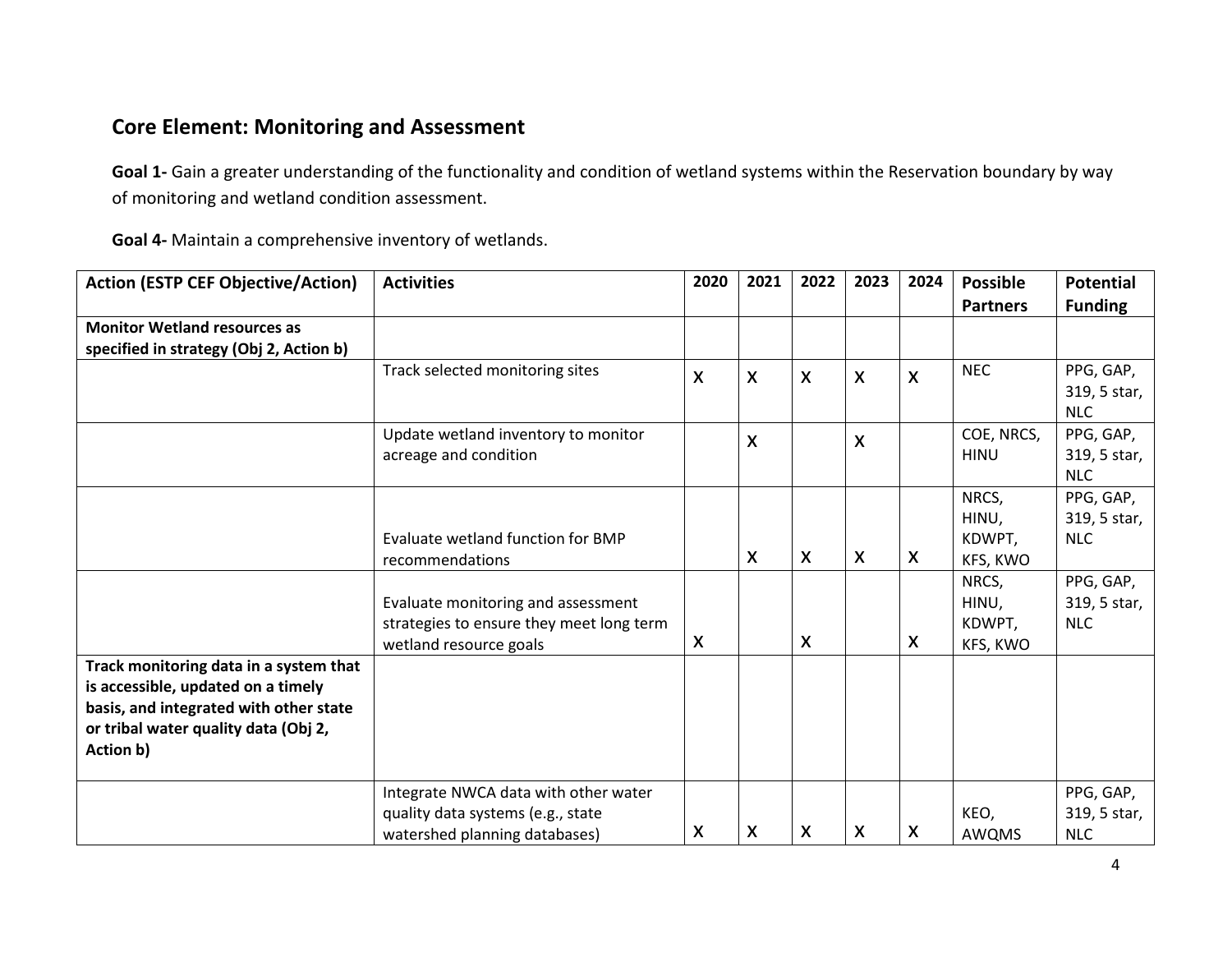# **Core Element: Voluntary Restoration**

**Goal 2-** Improve wetland condition and functionality through coordinating resources and collaborating with landowners and partners.

**Goal 3-** Promote public interest and knowledge of wetlands through education and information distribution.

| <b>Action (ESTP CEF Objective/Action)</b> | <b>Activities</b>                            | 2020                      | 2021                      | 2022 | 2023                      | 2024 | <b>Possible</b> | <b>Potential</b> |
|-------------------------------------------|----------------------------------------------|---------------------------|---------------------------|------|---------------------------|------|-----------------|------------------|
|                                           |                                              |                           |                           |      |                           |      | <b>Partners</b> | <b>Funding</b>   |
| Consider watershed planning, wildlife     |                                              |                           |                           |      |                           |      |                 |                  |
| habitat, and other objectives when        |                                              |                           |                           |      |                           |      |                 |                  |
| selecting restoration/ protection sites   |                                              |                           |                           |      |                           |      |                 |                  |
| (Obj 1, Action b)                         |                                              |                           |                           |      |                           |      |                 |                  |
|                                           | Share priorities with other water quality    |                           |                           |      |                           |      |                 | PPG, GAP,        |
|                                           | protection programs, e.g., identify riparian |                           |                           |      |                           |      |                 | 319, 5 star,     |
|                                           | restoration projects that would reduce       |                           |                           |      |                           |      |                 | <b>NLC</b>       |
|                                           | sediment and nutrient loadings to streams    |                           |                           |      |                           |      | KEO, region     |                  |
|                                           | and implement TMDLs                          | $\boldsymbol{\mathsf{X}}$ | $\boldsymbol{\mathsf{X}}$ | X    | $\boldsymbol{\mathsf{X}}$ | X    | 7 tribes        |                  |
|                                           |                                              |                           |                           |      |                           |      | AWSM,           | PPG, GAP,        |
|                                           | Identify rare, vulnerable, or important      |                           |                           |      |                           |      | HINU,           | 319, 5 star,     |
|                                           | wetlands and prioritize for                  |                           |                           |      |                           |      | KDWPT,          | <b>NLC</b>       |
|                                           | restoration/protection                       |                           | X                         |      | $\boldsymbol{\mathsf{X}}$ |      | <b>NRCS</b>     |                  |
| Clearly and consistently define           |                                              |                           |                           |      |                           |      |                 |                  |
| restoration and protection goals          |                                              |                           |                           |      |                           |      |                 |                  |
| throughout state or tribal territory (Obj |                                              |                           |                           |      |                           |      |                 |                  |
| 1, Action c)                              |                                              |                           |                           |      |                           |      |                 |                  |
|                                           |                                              |                           |                           |      |                           |      | WRAPS,          | PPG, GAP,        |
|                                           | Develop restoration and management           |                           |                           |      |                           |      | ASWM, CD,       | 319, 5 star,     |
|                                           | guidance specific to wetland types and       |                           |                           |      |                           |      | HINU, KFS,      | <b>NLC</b>       |
|                                           | location (e.g. urban vs. rural)              |                           | X                         |      | X                         |      | <b>NRCS</b>     |                  |
|                                           |                                              |                           |                           |      |                           |      | WRAPS,          | PPG, GAP,        |
|                                           | Establish measures of restoration success,   |                           |                           |      |                           |      | ASWM, CD,       | 319, 5 star,     |
|                                           | e.g., adopt functional and/or condition      |                           |                           |      |                           |      | HINU, KFS,      | <b>NLC</b>       |
|                                           | indicators and field methods                 |                           | X                         |      | $\pmb{\mathsf{X}}$        |      | <b>NRCS</b>     |                  |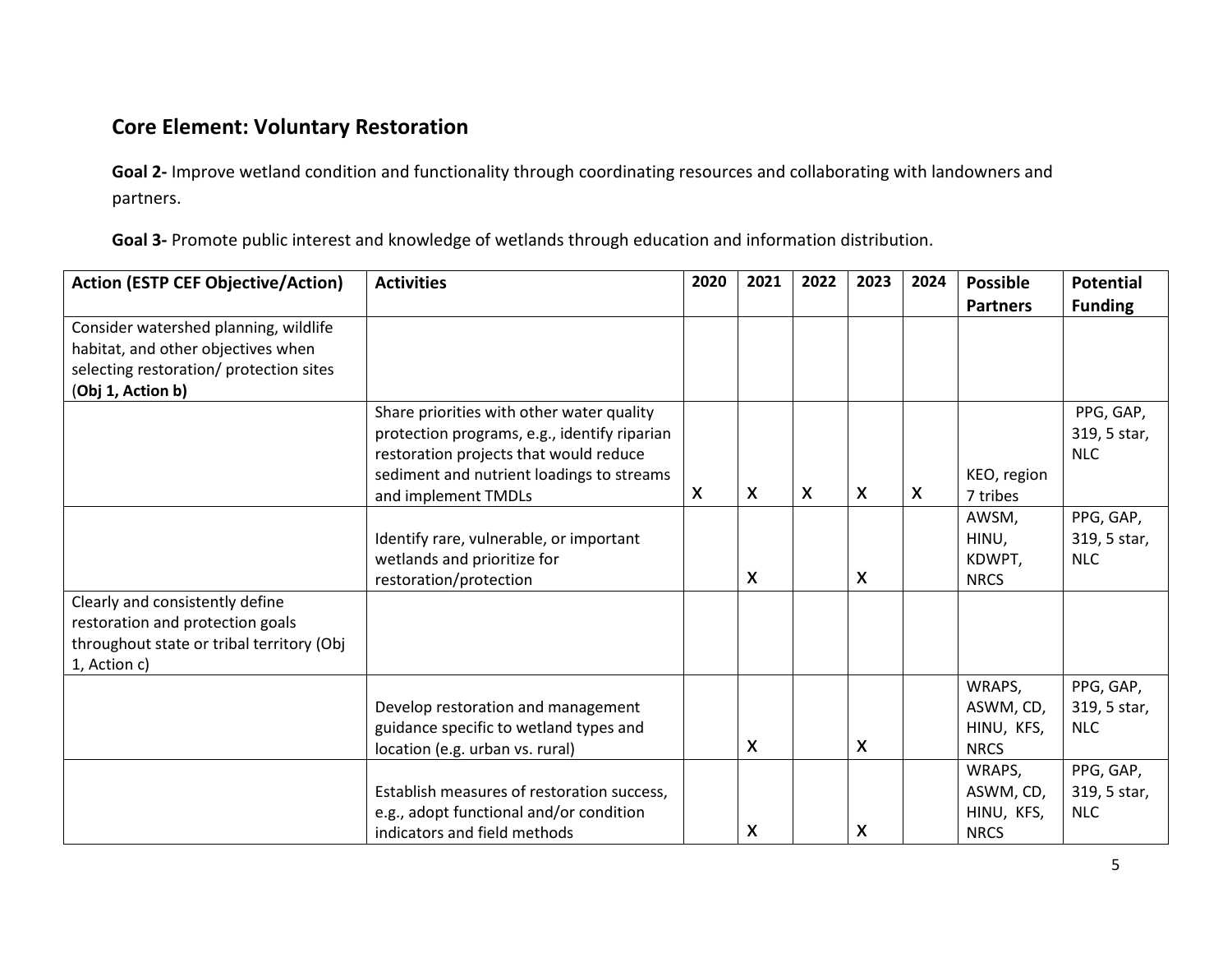| Establish and Institutionalize long term<br>protection, using mechanisms such as<br>incentives, purchase of land title or<br>easements to protect wetlands (Obj 2,<br>Action b) |                                                                                                                                                                                                                                                                                                    |                           |   |   |   |   |                                                  |                                         |
|---------------------------------------------------------------------------------------------------------------------------------------------------------------------------------|----------------------------------------------------------------------------------------------------------------------------------------------------------------------------------------------------------------------------------------------------------------------------------------------------|---------------------------|---|---|---|---|--------------------------------------------------|-----------------------------------------|
|                                                                                                                                                                                 | Develop management plans for protected<br>wetlands. Consider Tracking: acres of<br>wetlands protected, acres of vulnerable<br>wetlands protected                                                                                                                                                   | $\boldsymbol{\mathsf{X}}$ | X | X | X | X | WRAPS,<br>ASWM, CD,<br>HINU, KFS,<br><b>NRCS</b> | PPG, GAP,<br>319, 5 star,<br>NLC.       |
| Increase wetland acreage through<br>restoration (reestablishment) (Obj 3,<br>Action a)                                                                                          |                                                                                                                                                                                                                                                                                                    |                           |   |   |   |   |                                                  |                                         |
|                                                                                                                                                                                 | Develop restoration and management<br>plans for reestablished wetlands<br>consistent with restoration guidance.<br>Consider Tracking: Acres of wetlands re-<br>established, restoration sites using<br>techniques that comply with guidance,<br>level of function/condition based on<br>indicators | X                         | X | X | X | X | WRAPS,<br>ASWM, CD,<br>HINU, KFS,<br><b>NRCS</b> | PPG, GAP,<br>319, 5 star,<br><b>NLC</b> |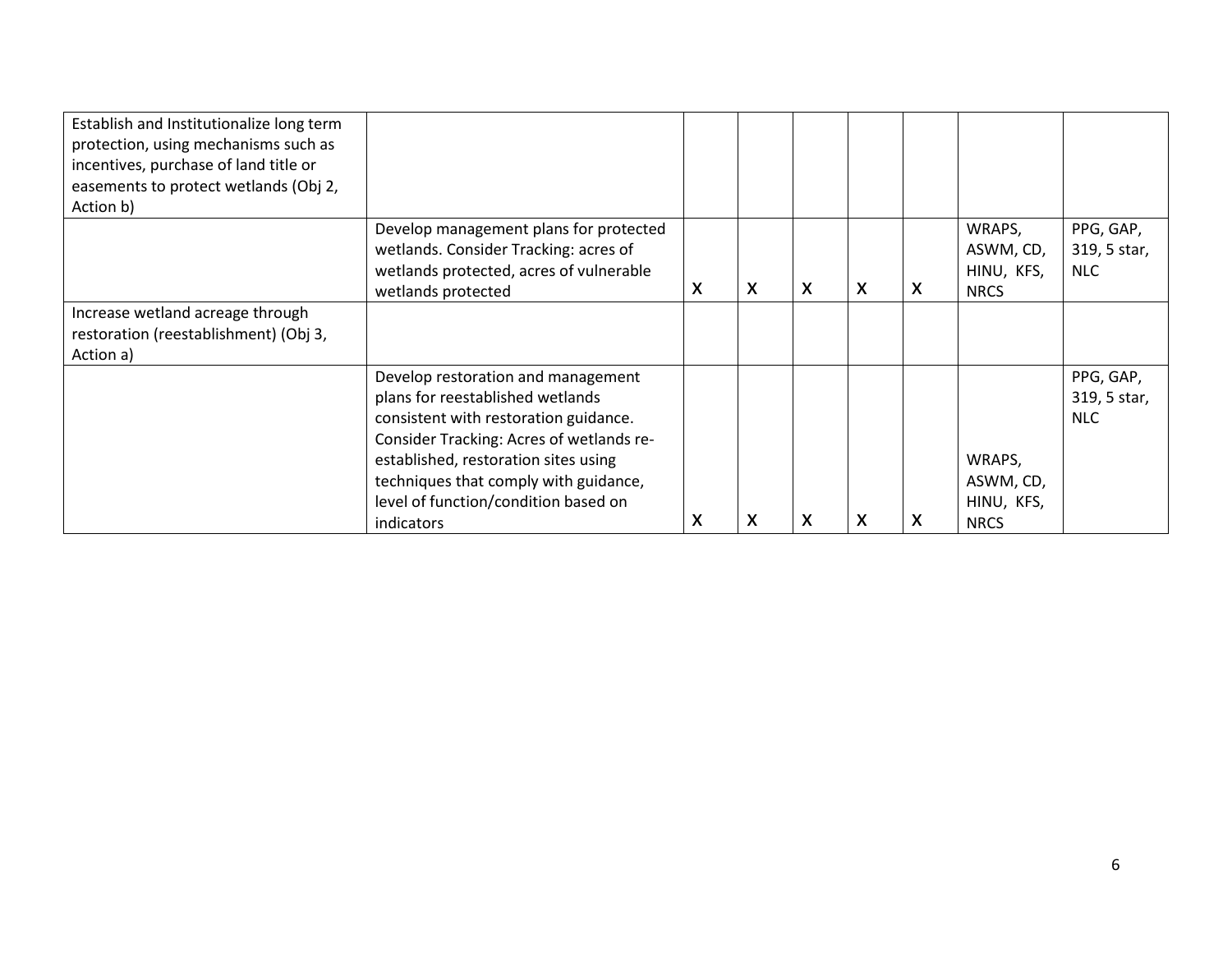## **Core Element: Wetland Water Quality Standards**

**Goal 3-** Maintain a comprehensive inventory of wetlands.

| <b>Action (ESTP CEF</b>              | <b>Activities</b>                  | 2020 | 2021             | 2022 | 2023                      | 2024 | <b>Possible</b> | <b>Potential</b> |
|--------------------------------------|------------------------------------|------|------------------|------|---------------------------|------|-----------------|------------------|
| Objective/Action)                    |                                    |      |                  |      |                           |      | <b>Partners</b> | <b>Funding</b>   |
| Compile wetland data to use as       |                                    |      |                  |      |                           |      |                 |                  |
| reference should the Tribe decide to |                                    |      |                  |      |                           |      |                 |                  |
| develop wetland specific water       |                                    |      |                  |      |                           |      |                 |                  |
| quality standards (Obj 2, Action a)  |                                    |      |                  |      |                           |      |                 |                  |
|                                      | Continually search for additional  |      |                  |      |                           |      |                 | PPG, GAP, 319, 5 |
|                                      | sites that can be used to gather   |      |                  |      |                           |      |                 | star, NLC        |
|                                      | more wetland water quality data    | X    | $\boldsymbol{X}$ | X    | $\boldsymbol{\mathsf{X}}$ | X    | <b>KEO</b>      |                  |
|                                      | Continue to sample selected tribal |      |                  |      |                           |      | Other KEO       | PPG, GAP, 319, 5 |
|                                      | wetlands                           | X    | X                | X    | $\boldsymbol{\mathsf{X}}$ | X    | programs        | star, NLC        |
|                                      | Create appropriate wetland water   |      |                  |      |                           |      |                 | PPG, GAP, 319, 5 |
|                                      | quality standards to better manage |      |                  |      |                           |      |                 | star, NLC        |
|                                      | the Tribe's wetland resources      | X    | X                | X    | $\boldsymbol{\mathsf{X}}$ | X    | KEO, KWO, KDHE  |                  |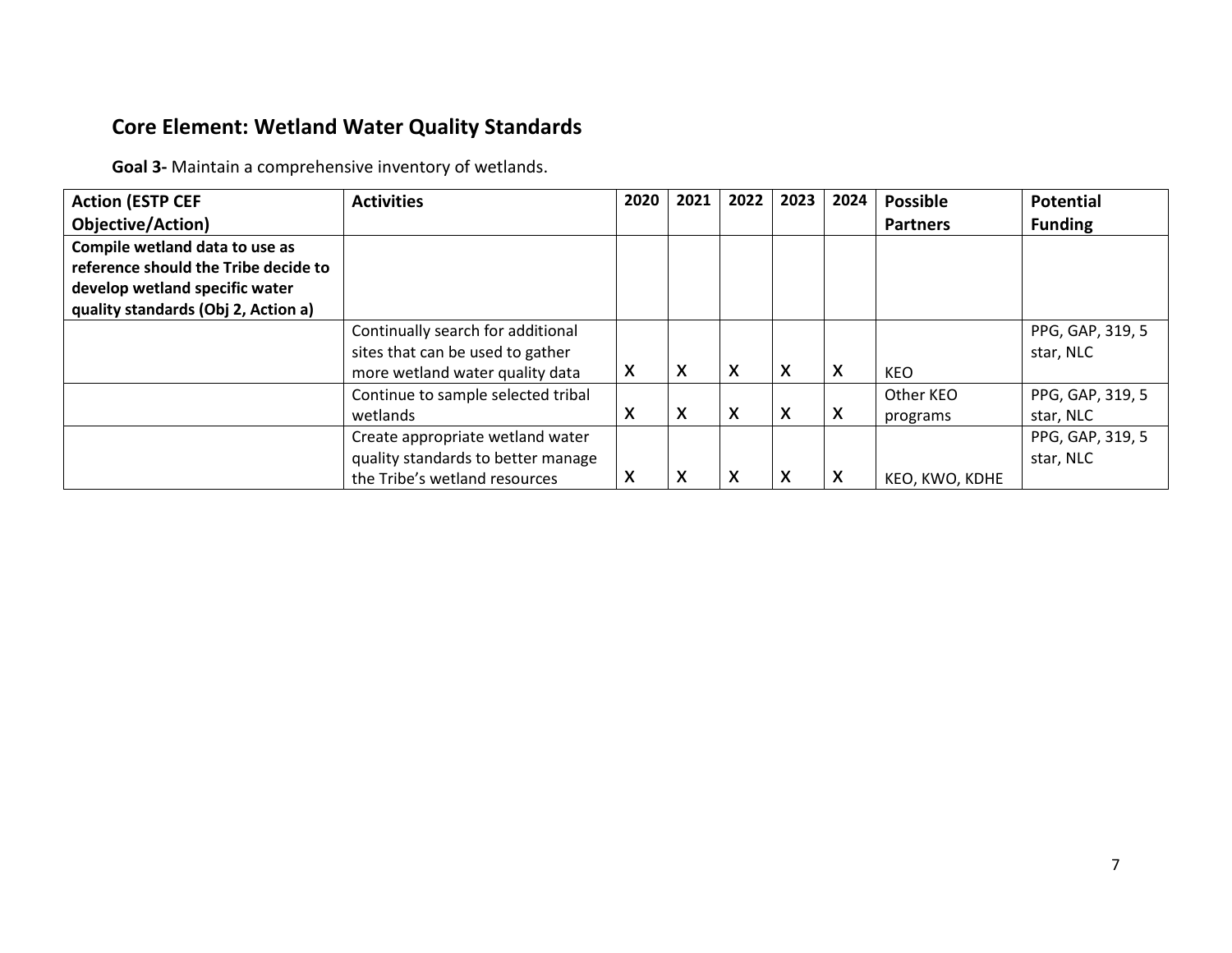## **Core Element: Wetland Regulatory**

**Goal 5-** Develop and enforce wetland definitions, regulations to further protect the land and its' resources.

| <b>Action (ESTP CEF</b>                |                                                          | 2020         | 2021                      | 2022 | 2023                      | 2024         | <b>Possible</b>    | Potential                     |
|----------------------------------------|----------------------------------------------------------|--------------|---------------------------|------|---------------------------|--------------|--------------------|-------------------------------|
| Objective/Action)                      | <b>Activities</b>                                        |              |                           |      |                           |              | <b>Partners</b>    | <b>Funding</b>                |
| Develop definitions and                |                                                          |              |                           |      |                           |              |                    |                               |
| jurisdictional scope in case the Tribe |                                                          |              |                           |      |                           |              |                    |                               |
| decides to develop wetland specific    |                                                          |              |                           |      |                           |              |                    |                               |
| regulatory program (Obj 1, Action a)   |                                                          |              |                           |      |                           |              |                    |                               |
|                                        | Develop a working definition of                          |              |                           |      |                           |              | KDHE, KWO,         | PPG, GAP, 319, 5              |
|                                        | what the Tribe considers a wetland                       | X            |                           |      |                           |              | region 7 tribes    | star, NLC                     |
|                                        |                                                          |              |                           |      |                           |              | Other KTIK         | PPG, GAP, 319, 5              |
|                                        | Develop definitions involving Tribal                     |              |                           |      |                           |              | programs, region   | star, NLC                     |
|                                        | waters                                                   | X            |                           |      |                           |              | 7 tribes           |                               |
| Perform public education and           |                                                          |              |                           |      |                           |              |                    |                               |
| outreach about wetland protection,     |                                                          |              |                           |      |                           |              |                    |                               |
| regulated waters and activities, and   |                                                          |              |                           |      |                           |              |                    |                               |
| authorization process (Obj 3, Action   |                                                          |              |                           |      |                           |              |                    |                               |
| $\mathbf{e}$                           |                                                          |              |                           |      |                           |              |                    |                               |
|                                        | Distribute brochures, flyers etc. at<br>community events | X            | $\boldsymbol{\mathsf{X}}$ | X    | $\boldsymbol{\mathsf{X}}$ | $\mathsf{x}$ | Local community    | PPG, GAP, 319, 5<br>star, NLC |
|                                        | Present at local schools or<br>community events on the   | X            | $\boldsymbol{\mathsf{X}}$ | X    | $\boldsymbol{\mathsf{X}}$ | $\mathsf{x}$ | KNS, Local schools | PPG, GAP, 319, 5<br>star, NLC |
|                                        | importance and functions of                              |              |                           |      |                           |              |                    |                               |
|                                        | wetlands                                                 |              |                           |      |                           |              |                    |                               |
|                                        | Utilize the Kickapoo website to                          | $\mathsf{x}$ | $\boldsymbol{\mathsf{X}}$ | X    | $\boldsymbol{\mathsf{X}}$ | X            | <b>KTIK</b>        | PPG, GAP, 319, 5              |
|                                        | share information on wetlands and                        |              |                           |      |                           |              |                    | star, NLC                     |
|                                        | projects                                                 |              |                           |      |                           |              |                    |                               |

Note: At this time, the political climate, funding, and capacity surrounding the Kickapoo Tribe may not allow progress towards creating wetland water quality standards or implement wetland regulation at this time. The Tribe does desire to pursue this at a later date if circumstances shift and give the KEO the opportunity.